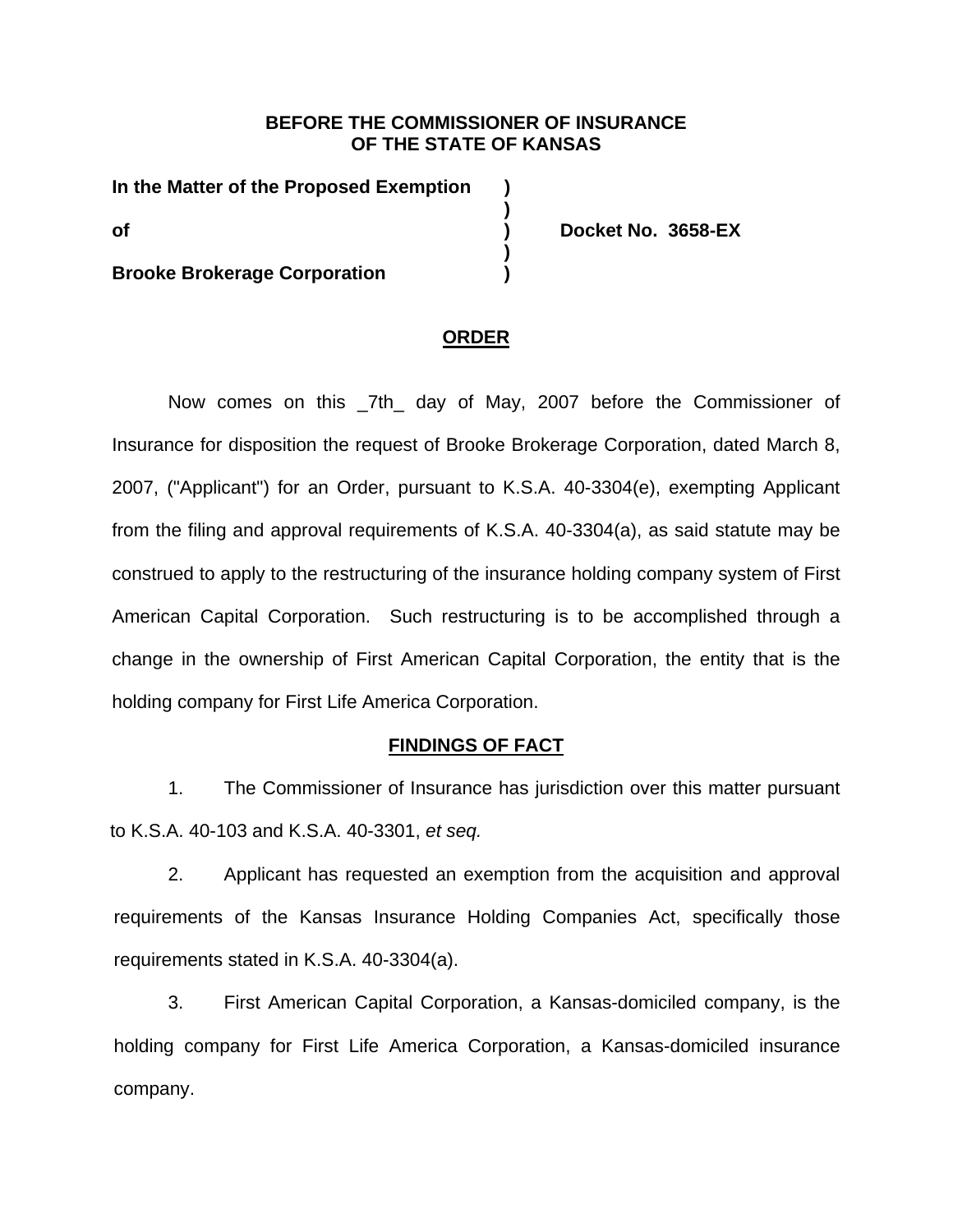4. Currently 100% of the common stock of First Life America Corporation is owned by First American Capital Corporation; 58.8% of the common stock of First American Capital Corporation is owned by Brooke Corporation. Brooke Corporation is a Kansas corporation, which also owns 100% of the common stock of Brooke Brokerage Corporation. Brooke Brokerage Corporation owns 100% of Brooke Savings Bank. Robert D. Orr, directly or indirectly owns approximately 71% of Brooke Holdings, Inc., which in turn owns 46% of the common stock of Brooke Corporation. Therefore, Robert D. Orr is the ultimate owner of First Life America Corporation.

5. Under a Stock Purchase Agreement dated February 14, 2007, between First American Capital Corporation and Brooke Brokerage Corporation, Brooke Brokerage Corporation would acquire 6,047,904 shares of First American Capital Corporation common stock (as adjusted per the Agreement to 2,015,968 shares after the April 13, 2007 1-for-3 reverse stock split of such common stock), which would represent approximately 39.51% of the then issued and outstanding shares of capital stock of First American Capital Corporation. In exchange for the First American Capital Corporation stock, Brooke Brokerage Corporation has agreed to transfer to First American Capital Corporation all of the capital stock of its wholly owned subsidiary, Brooke Savings Bank, a federal savings bank, which will result in First American Capital Corporation being the ultimate owner of Brooke Savings Bank.

6. Brooke Brokerage Corporation acquired the stock of Brooke Savings Bank (previously Generations Bank) on January 8, 2007, from Kansas City Life Insurance Company of Kansas City, Missouri. As of January 8, 2007 Brooke Savings Bank had approximately \$53.1 million in total assets and \$10.1 million in stockholders equity.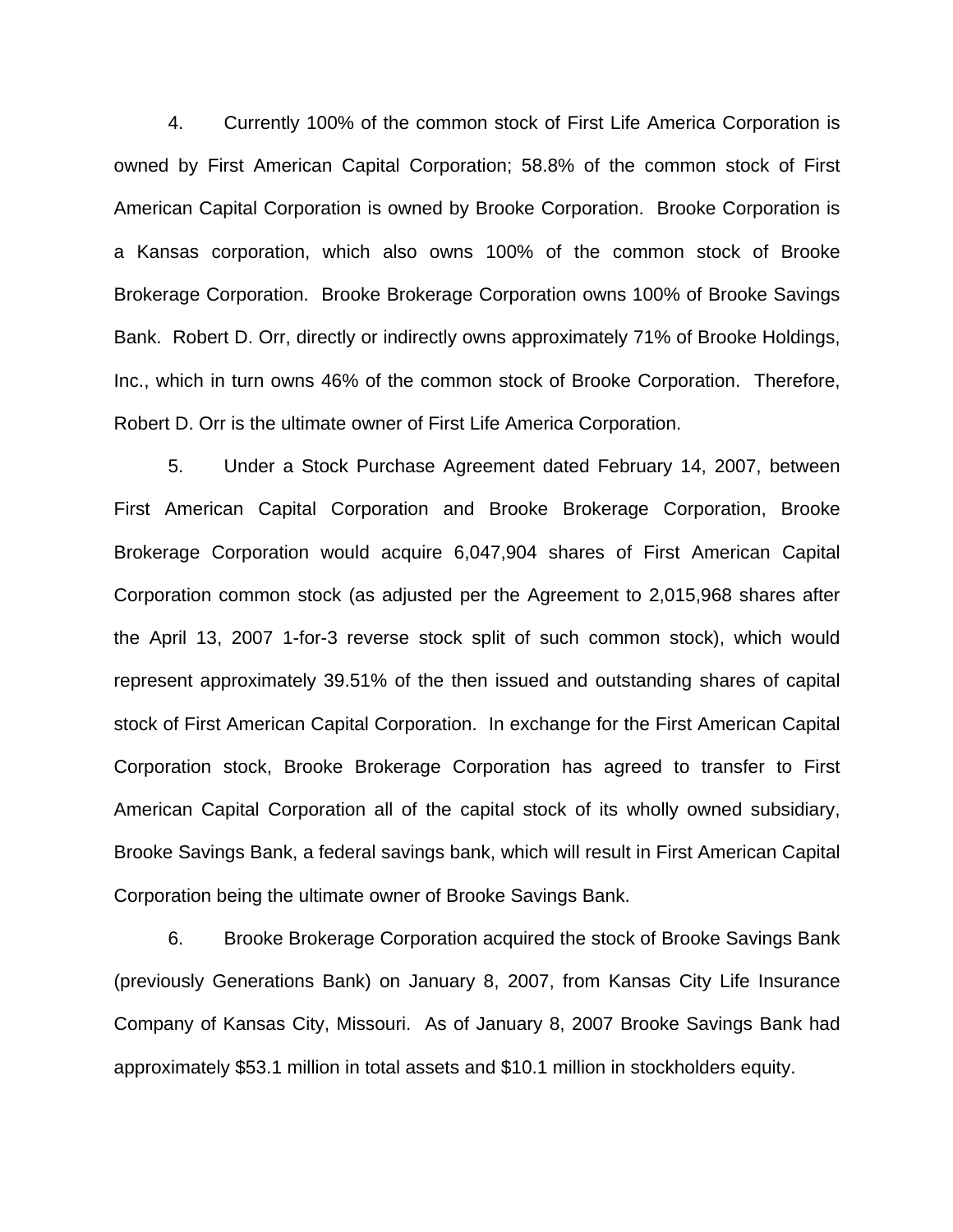7. After First American Capital Corporation acquires Brooke Savings Bank from Brooke Brokerage Corporation, and Brooke Brokerage Corporation acquires the 2,015,968 shares of First American Capital Corporation common stock, Brooke Corporation's direct ownership percentage of the then issued and outstanding common stock of First American Capital Corporation would decrease from approximately 58.18% to approximately 35.19%. However, its direct and indirect beneficial ownership of First American Capital Corporation stock would increase to a total of 3,811,435 shares on a post-split basis (1,795,467 shares owned directly and 2,015,968 shares owned indirectly through Brooke Brokerage Corporation), or approximately 74.71% of the then issued and outstanding shares (5,101,785) of First American Capital Corporation common stock.

8. Following the stock purchase acquisition between First American Capital Corporation and Brooke Brokerage Corporation, Robert D. Orr will continue to be the ultimate controlling person of First Life America Corporation.

#### **CONCLUSIONS OF LAW**

9. K.S.A. 40-3304(a) provides, in part, as follows:

(a) No person other than the issuer shall . . . enter into any agreement to exchange securities, or, seek to acquire, or acquire, in the open market or otherwise, any voting security of a domestic insurer if, . . . at the time . . . any such agreement is entered into, . . . such person has filed with the commissioner of insurance and has sent to such insurer, a statement containing the information required by this section and such . . . agreement . . . has been approved by the commissioner of insurance in the manner hereinafter prescribed.

- 10. K.S.A. 40-3304(e) provides
	- (e) The provisions of this section shall not apply to: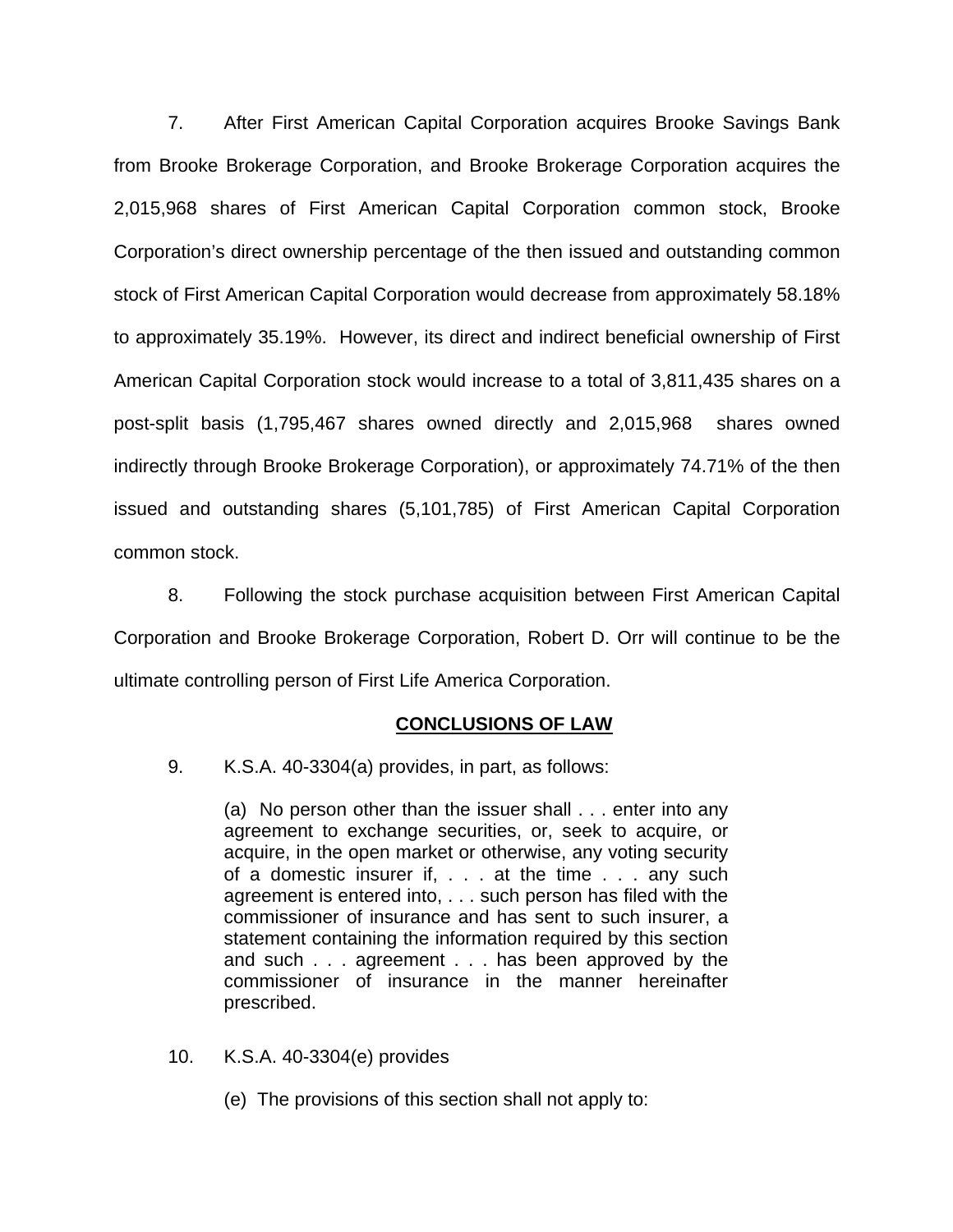Any offer, request, invitation, agreement or acquisition which the commissioner of insurance by order shall exempt therefrom as: (1) Not having been made or entered into for the purpose and not having the effect of changing or influencing the control of a domestic insurer; . . .

11. Based upon the information enumerated in the Findings of Fact contained in paragraphs one through eight above, and the representations made on behalf of Applicant, the restructuring of the holding company system whereby the purchase of common voting stock of First American Capital Corporation by Brooke Brokerage Corporation, is not made for the purpose of and will not have the effect of changing or influencing the control of First Life America Corporation, a Kansas-domiciled insurer.

# **IT IS THEREFORE, BY THE COMMISSIONER OF INSURANCE, ORDERED THAT:**

1. Brooke Brokerage Corporation shall be exempt from the application of the formal filing and approval requirements of K.S.A 40-3304(a) as it may be deemed to apply to the reorganization of Brooke Corporation, the holding company for First Life America Corporation, provided the reorganization is effected within sixty (60) days of the approval of the Office of Thrift Supervision. If such approval of the proposed transaction is not received from the Office of Thrift Supervision by February 2008, then this order is null and void.

2. Brooke Brokerage Corporation shall comply with all of the provisions and requirements of K.S.A. 40-3301, *et seq.,* in the future.

3. The Commissioner of Insurance retains jurisdiction over this matter to issue any and all further Orders deemed appropriate or to take such further action as necessary to dispose of this matter.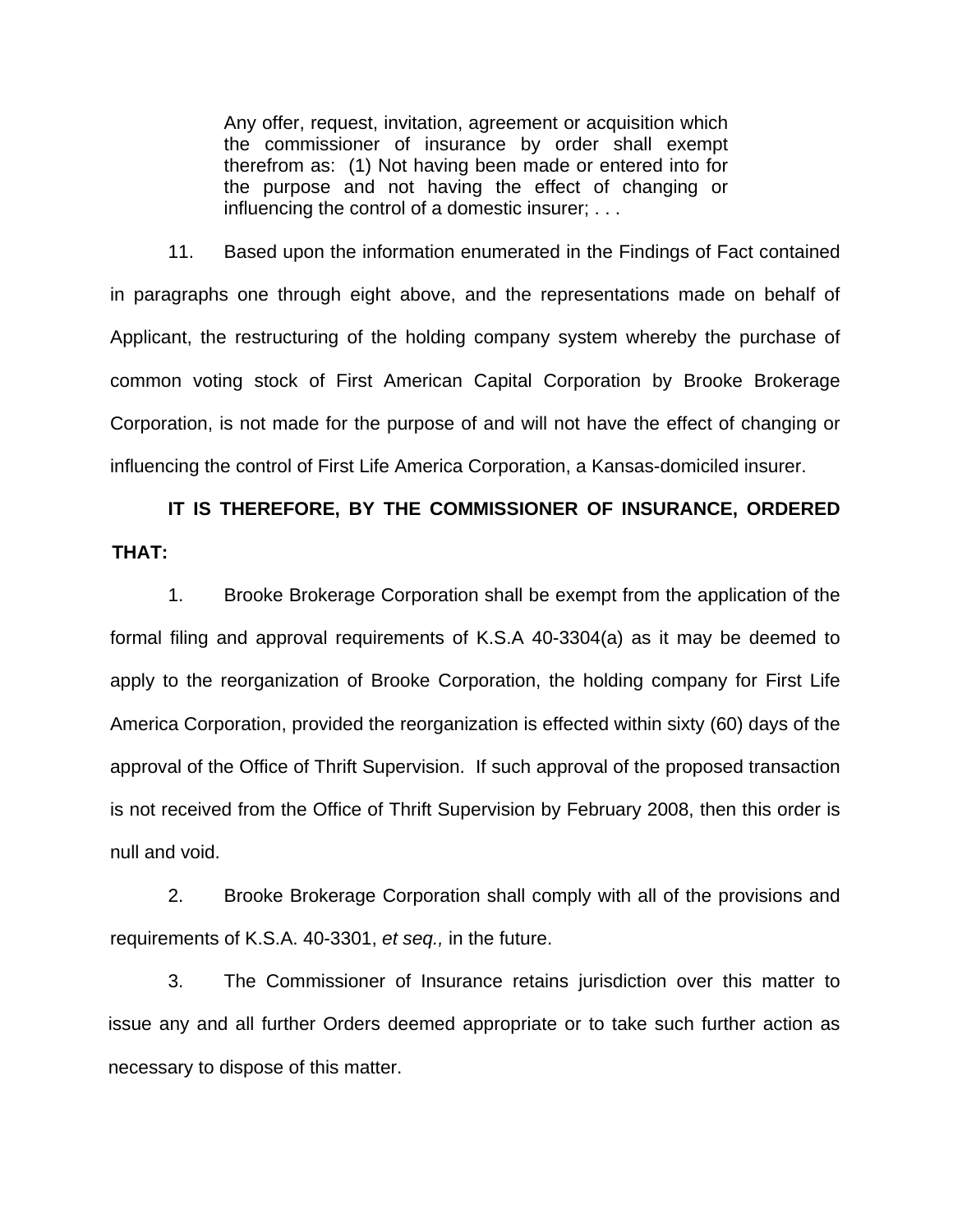## **Notice of Rights**

 Brooke Brokerage Corporation is entitled to a hearing pursuant to K.S.A. § 77- 537, the Kansas Administrative Procedure Act. If Applicant desires a hearing, they must file a written request for a hearing with:

John W. Campbell, General Counsel Kansas Insurance Department 420 S.W. 9th Street Topeka, Kansas 66612.

 This request must be filed within fifteen (15) days from the date of service of this Order. If Applicant requests a hearing, the Kansas Insurance Department will notify them of the time and place of the hearing and information on the procedures, right of representation, and other rights of parties relating to the conduct of the hearing, before commencement of same.

 If a hearing is not requested in the time and manner stated above, this Order shall become effective as a Final Order upon the expiration of time for requesting a hearing, pursuant to K.S.A. § 77-613. In the event Applicant files a petition for judicial review, pursuant to K.S.A. § 77-613(e), the agency officer to be served on behalf of the Kansas Insurance Department is:

 John W. Campbell, General Counsel Kansas Insurance Department 420 S.W.  $9<sup>th</sup>$  Street Topeka, Kansas 66612